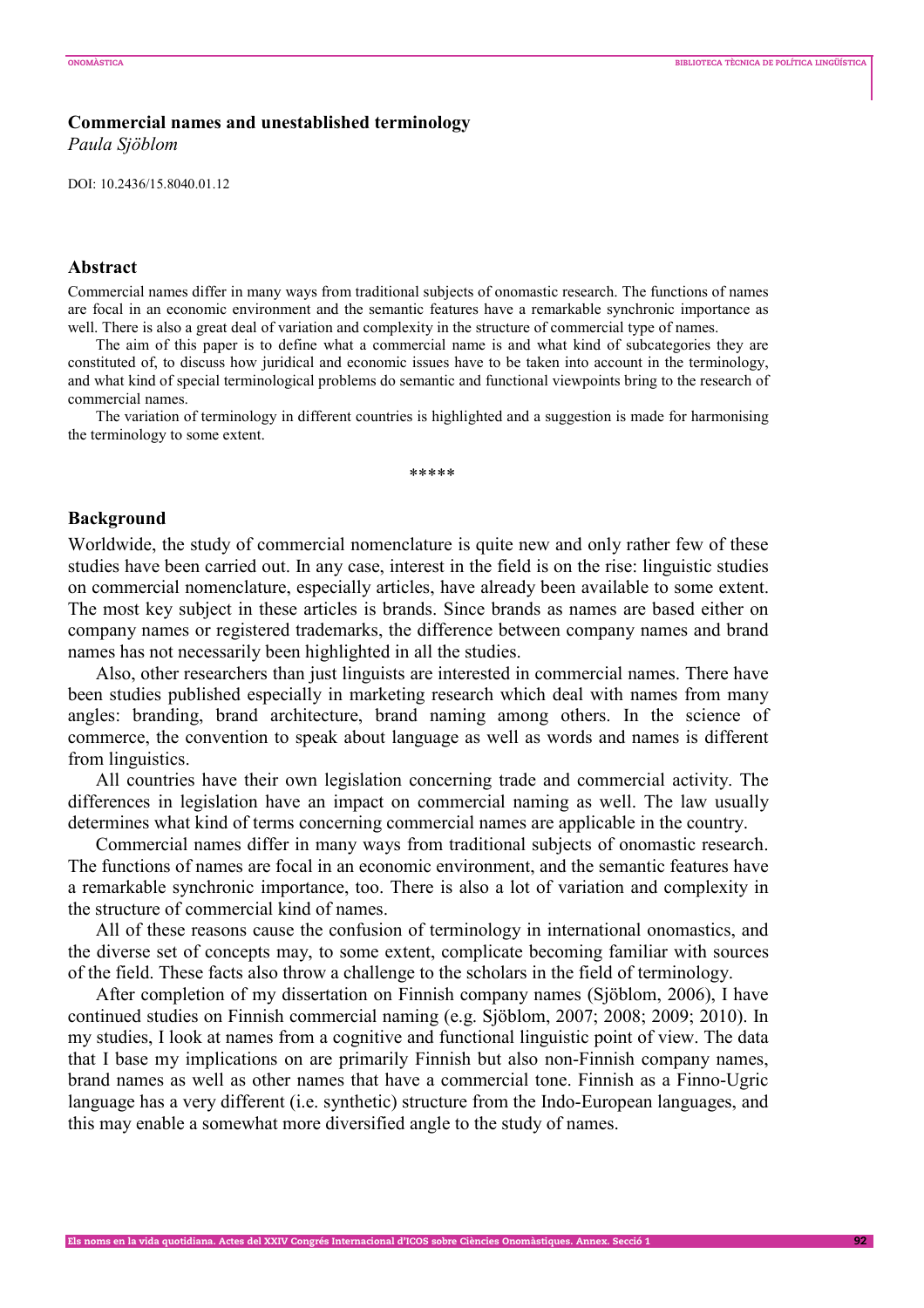# **Definition of** *commercial name*

Commercial nomenclature is best to be defined from a financial perspective: *Commercial names* are names whose function is to direct the choices of consumers and investors and that have economic objectives in their use. There is usually a juridical owner of a commercial name who determines its rights and limitations of use. One, but not the only function of a commercial name is to represent the monetary yield of its owner. Commercial names are also different from many other names in that the names themselves can be a subject of trade. Commercial names thus have monetary worth.

A great deal of money is increasingly being spent for the creation and development of different names in world economy. A commercial name is meant to be seen, and visibility costs money. A good name is a good way to show and sell things, because of the fact that the heart of a proper name is to identify its referent, to single it out, make it unique and distinguish it from all others. All of these factors are also central objectives of marketing.

Paradoxically, as more and more referents get their own unique name and the number of various names is continuously on the rise, a result of this is an inflation of commercial names. A continuous conflict between the underlying reason behind commercial naming and the competitive outcomes with names leads to the fact that commercial nomenclature is the most vulnerable name category to radical changes and experimentation with linguistic boundaries.

In international onomastics commercial names are sometimes called *ergonyms*. However, the concept of *ergonym* is somewhat broader than the concept of *commercial name*. Aside from names of commercial businesses and products names, ergonym also includes all basically non-commercial institutions, such as schools, cultural places, churches, different administrative fields and organisations. I consider both these terms necessary and useful, albeit ergonym is, in a way, a hyperonym and commercial name partly its hyponym.

## **Definitions of subcategories**

Concerning the terms of subcategories of commercial names, there is some variation between languages. I will refer here only to German, Swedish and Finnish even though there are a great deal of studies on commercial naming in French, Spanish, Italian or Russian as well. I suggest dividing commercial names into four subcategories that could be defined differently from each other:

**1**. A *company name* (also *business name*) is an expression which consistently refers to a certain business. With this name, a company is identified and its activities distinguished from other companies. In German studies, the term *Unternehmensname*, in Swedish *företagsnamn* and in Finnish *yritysnimi* ('enterprise name') are often used in the same sense. However, if we discuss it in depth and also take legal aspects into consideration, these terms are not unambiguous. For example, the Finnish Trade Names Act uses the term *toiminimi* ('acting name', in Swedish *firma*) which refers to names of all kind of financial actors from private entrepreneurs to cooperatives and listed corporations (Toiminimilaki, 1979). The same word *toiminimi* in colloquial Finnish refers to the name of a private entrepreneur. To make matters even more complicated, the English term *company name* does not literally correspond to the terms in these other languages. One must also remember that all businesses are not companies (in Finnish *yhtiö* from the verb *yhtyä* 'to combine') in a strict sense, as we take, for example, private entrepreneurs, who do not share their entrepreneurship with a partner. Nor, on the other hand, can all companies be considered businesses that practise economic activity (e.g. housing cooperatives). When studying company names, the researcher must be aware of the business legislation and trade name legislation of the country in question, because the law determines what kind of companies can exist, sets limits to company names and regulates them.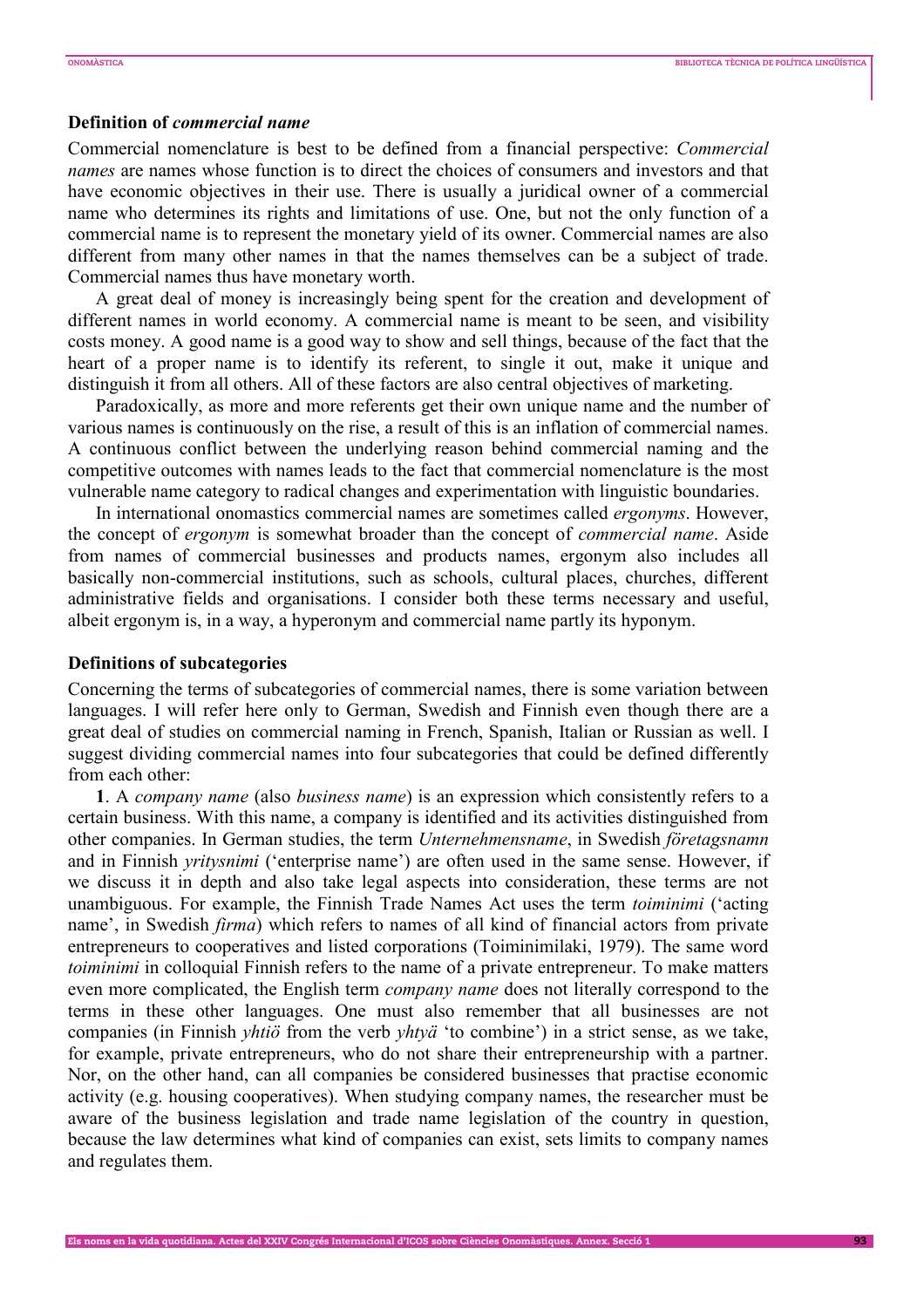**2**. A *trademark* (Ger. *Warenzeichen* or *Geschäftsmarke*; Swe. *varumärke*; Fi. *tavaramerkki* 'ware mark') could be defined as a registered sign with reference to a certain product group of a specific manufacturer. The sign can include text and patterns. A trademark can also be a form of packaging (such as a Coca-Cola bottle) or some sound (such as an ice cream truck's theme song). An important function of a trademark is to signify, to mark the origin of the product or service and to function as a tool in marketing. A registered trademark is not first and foremost a linguistic expression: it is not a name nor a term but rather a phenomenon outside of linguistics. Its natural use is in marketing or legal contexts. (Cf. Teutsch 2007, 11.)

**3**. A *product name* (Ger. *Markenname* or *Produktname*; Swe. *produktnamn* or *varumärkesnamn*; Fi. *tuotenimi* 'product name'), however, is an element of language. It is a linguistic expression referring to the concept of a manufactured or developed product for commercial use. Products can be items, services, events etc. A product name is often included in a registered trademark and because of that, it can be difficult to differentiate a trademark and product name from one another. In any case, the difference should be quite clear regarding onomastics: a product name is a proper name whereas a trademark is not. Nevertheless, if there is a desire to emphasise the registration and establishment of a product name, the term trademark is, in my opinion, quite acceptable to be used in onomastics as well.

Not all product names are part of a trademark. A product can also be identified with a product name from a broader product group expressed with a trademark. For example, there is a Finnish trademark *Elovena* which refers to oat products by a company called *Raisio*. The company sells instant porridge in individual packets by the product name *Hetki* 'moment'.

**4**. By commercial names, most people primarily mean *brands*. The term *brand* partly overlaps with a company name and a trademark. A brand is a widely known, financially valuable name which includes an image of the surplus value offered by the products. A brand usually refers to many product groups (*Nokia*, *Canon*) and is often based on a company name (*Ford*) or on a company's registered trademark (*Pepsodent*®). Brands are bought and sold and their worth can dramatically rise higher than the worth of the actual production plant and the professionals working there (*Microsoft*, *Disney*, *Google*). A brand is, above all, a name and, from the owner's perspective, this name has a key, unique role: everything from packaging to manufacturer and marketing can change but the name of the brand will stay the same. A name is the core of a brand.

In Finnish onomastics, the loan word *brändi* (< *brand*) is used in the same way as in marketing literature written in English. However, in German and Swedish onomastics, the word *brand* is not as common. The terms *Markenname* and *varumärke* seem to be typical in such contexts where brands are actually spoken about, names that include many images of surplus values. It is true that the concepts *product name* and *brand name* in a way overlap, but on the other hand, using them both might offer a possibility to more precise terminology and successful dialogue with the researchers of marketing.

There has been a great deal of discussion about the proprial status of product names and brand names (e.g. Andersson, 1997, 147; 2004, 11-12). In principle, consequential to the definitions of the terms, they are obviously proper names. An appropriate example sentence for the clear proprial use of a product name and brand is: *Benecol was created as a result of long product development*. In any case, these expressions are often used as appellatives, such as in the sentence *My sister-in-law bought a Ford* which can be compared to a sentence like *My boyfriend bought a rose*. The word *Ford* is used in the same way as *rose* in the second sentence. In this kind of context, the expression referring to the product is not an identifying name but rather a classifying appellative. The fact that, in this case, the word is usually written with a capital letter may make the interpretation more indistinct.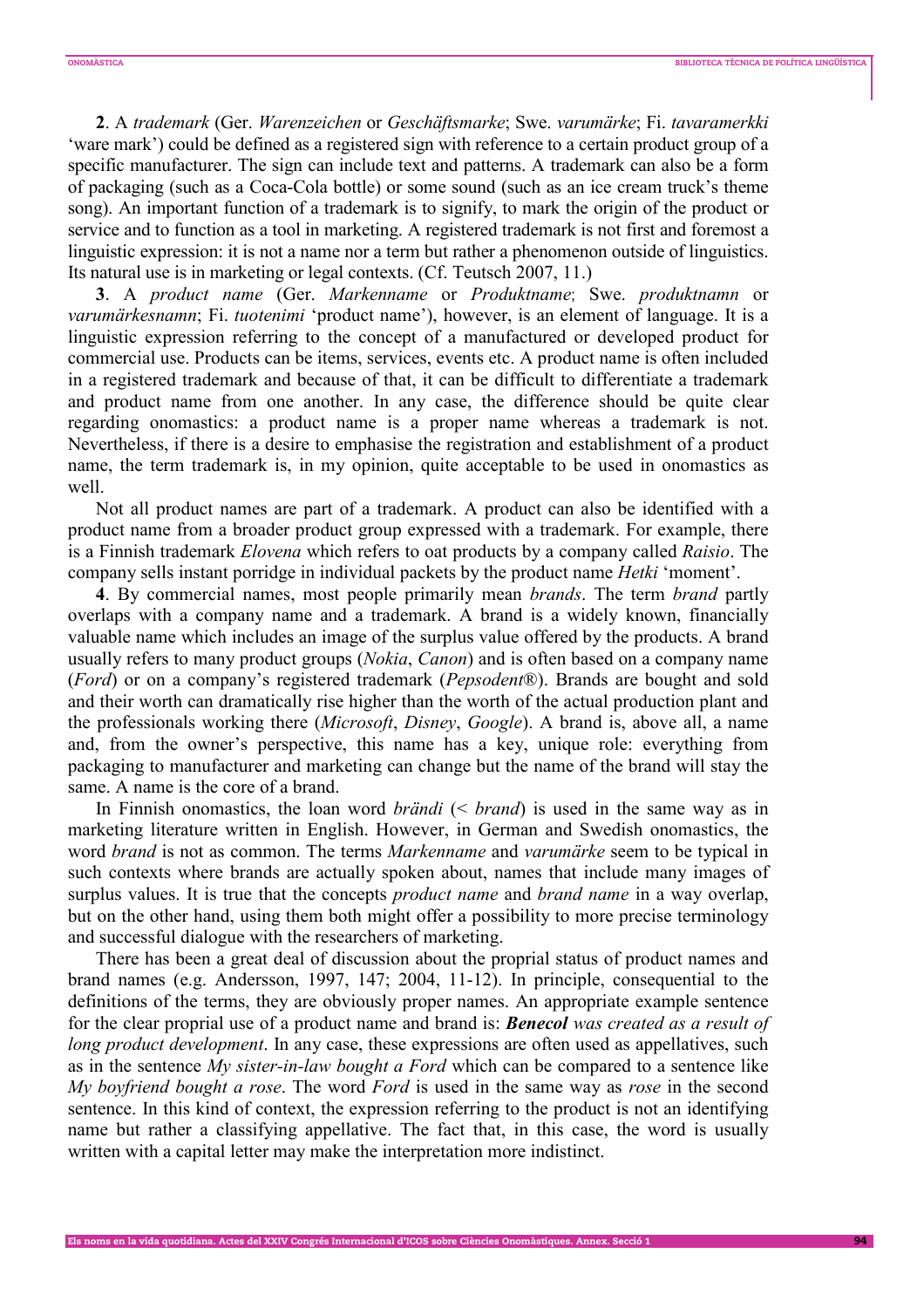## **Studying the structure of commercial names**

A terminological point of view can also be applied to the analysis of commercial names. What terms could be used, on one hand, in the structural analysis and, on the other hand, in the semantic analysis of company and product names? Would the traditional terminology developed for place name or personal name studies be sufficient? The following ideas and suggestions are based on the theoretical and methodological aspects of cognitive and functional linguistics.

The fact is that commercial names structurally differ from many other names. There is quite a great deal of variation in their structure and the vocabulary used in them. Commercial names are usually more complex than place names and seem to include many different elements which is why the syntactic segmentation used, for instance, in Finnish toponomastics does not work. In commercial nomenclature, the order of name elements may be syntactically significant but it is not as systematic as it is in place names.

My suggestion concerning the division of structural name parts<sup>1</sup> in commercial names is as follows: The name parts each have their own function based on the semantic content of the part in the name as a whole. Long official company names in particular can be divided into meaningful syntactic parts whose arrangement and internal structure can be examined further. For example, in the Finnish registered company name *Kukkakauppa Floora tmi Anna Lindberg*, there is a part signifying the form of business (*tmi*  $\leftarrow$  *toiminimi* 'legal name, trade name'), which is called a *corporate identifier*. The first word in the example, *Kukkakauppa* 'flower shop' is the *part signifying the business concept.* The actual name that separates the company from all other companies is *Floora* 'flora', which is the *identifying part*. In this example, there is also a *supplementary part* that provides further information (*Anna Lindberg*, the name of the owner).

Finnish legislation stipulates that the form of business has to be expressed in the name, except in the case of private traders, who can have it optionally. Compulsory for all company names is a part which identifies and differentiates the business, i.e. the identifying part (even though the law does not have such exact terms). (Toiminimilaki, 1979.) Finnish law does not require mentioning the branch of business or the name of the owner, for example, in a company name, whereas, according to Ludger Kremer (1996: 187-188) for instance, in German legislation, the line of production can be obligatory and in the central part of a name, in the so called *Firmenkern*. The German terms *Firmenkern*, *Firmenzusatz* and *Erweiterungen,* introduced by Kremer, are reminiscent of the foregoing name parts in relation to the basic goal to separate functionally different and unequal parts from the name, but in detail they diverge from each other. The main reason for this seems to be the differences in legislation. (Also Sjöblom, 2006, 39.)

Products are often identified with a long *product description*, which similarly can be divided up into functional parts: the *name of the company*, a *trademark*, the *name of the product*, the *type of product* and the *supplementary part* providing further information can all be separated in these expressions. Every part is not necessary in a product description such as in the Lumene example in the following table (Table1).

| Name of the<br>company | Trademark              | Name of the<br>product | Type of product | Supplementary<br>part |
|------------------------|------------------------|------------------------|-----------------|-----------------------|
| Unilever               | Pepsodent <sup>®</sup> | Junior                 | toothpaste      | Mild Mint             |
| _                      | Lumene®                | Ouick & Chick          | Nail Polish     | Horizon               |

**Table 1.** Functional parts of a product description

 $\overline{a}$ 

Els noms en la vida quotidiana. Actes del XXIV Congrés Internacional d'ICOS sobre Ciències Onomàstiques. Annex. Secció 1 95

<sup>&</sup>lt;sup>1</sup> I will use the term *name part* referring to syntactic-semantic parts of a name, instead of the term *name element*, which means all of the separate morphological elements that are included in a name, such as words, derivational affixes and endings. (See Ainiala et al. 2012, 36-37.)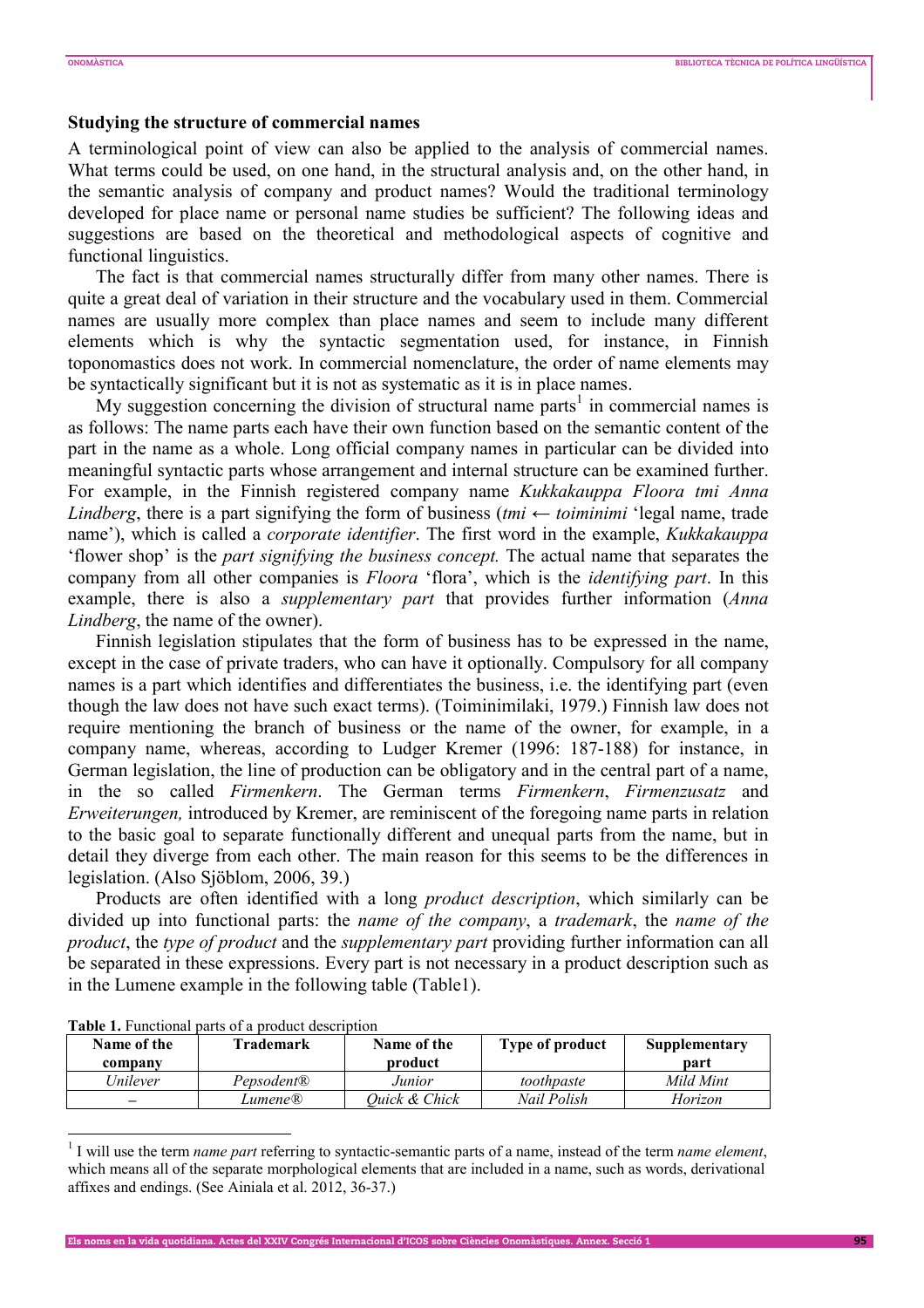In the first example, the registered trademark *Pepsodent* consists of a product name, whereas in the second example, the registered trademark *Lumene* is the identifying part of the company name *Lumene Oy*, and that is why there is no need to repeat it in the product description. (More detailed typology in Heegen 2013.)

## **Studying the semantics of commercial names**

It has been categorically stated at times in onomastics that a name carries no meaning because it functions only in a referential relationship. However, it is not insignificant what the context of an expression, i.e. the meaning of a product name with reference to a certain drink, for example, is. Its importance does not only remain in the circumstances of naming but instead, the meaning is continuously present when the name is being used. These contexts of expression are exploited in marketing: a Finnish consumer is probably more likely to adhere to a beer bottle that has the name *Karhu* 'bear' on it rather than one that had the name *Pupu* 'bunny' or *Lehmä* 'cow'.

Often, the semantics of commercial names is examined by formally looking at the words in the names and dividing them lexically into different groups. Christoph Platen (1997, 39- 44) has divided commercial names into the following groups:

- 1) words of real language, such as appellatives or other lexemes (*Golf, Camel, Elle*) and proper names (*Wasa, Brigitte*)
- 2) creative formations, such as phonetic or orthographic formations (*X-tra*), derived words (*Yougurette*, *Nutella*), compound structures (*Dentagard*, *Ultra Pampers*) and phrases (*Nimm Zwei, After Eight*)
- 3) quasi words, such as acronyms (*Haribo*  $\leftarrow$  Hans Riegel Bonn) and arbitrary formations (*Elmex*).

Platen emphasises that in his point of view, a name carries information only to a lesser extent and an informative constituent is more or less a stylistic element. Instead, there is an intentional expressive component whose purpose is to evoke positive associations and emotions and which are conveyed via phonetic form and meanings. (Platen, 1997, 52-53.)

From a cognitive point of view, it is possible to examine the semantic content of a commercial name by looking at the meaning relationship between the elements (words) in the name and the referent of the name itself. The elements can express something direct about the referent (*direct meaning relationship*), for example, convey what field of activity or who the owner of the business is, as in the name *Construction Company William Smith*, or what the manufactured product is at hand and by whom, as in the Finnish name *Mattilan leipomon Ruisleipäset* 'Mattila+GEN bakery+GEN rye bread+PL'. They can also express something about the referent through indirect association (*indirect meaning relationship*), which can be metonymic (the name of shoes, *Vagabond* 'wanderer') or metaphoric (the name of a beer, *Karhu* 'bear', "strong as a bear"). Many commercial names include expressions which are not real words of any language. These elements can, however, include recognisable parts from some words or names, whereupon a large group of different meaning associations can get compressed into one name element (*compressed meaning relationship*), such as in the name *Medilab*, which is associated to the words *medical* and *laboratory*. Quite many commercial names have been formed so that they are not in any way semantically connected to their referent, such as the Finnish company name *Luhta*. In this case, the meaning relationship is *disconnected*.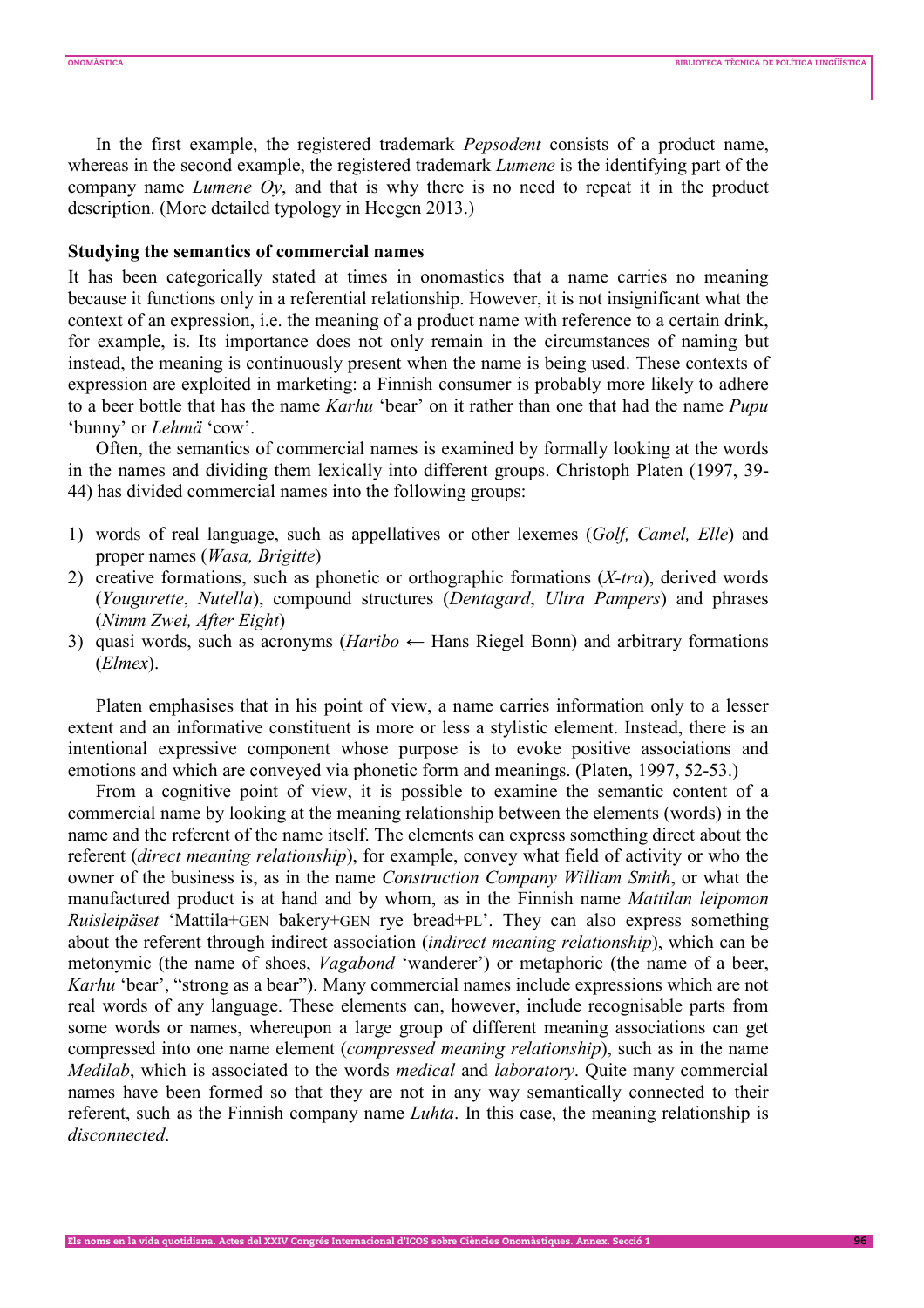## **Conclusion**

In regard to commercial names, there is indeed a great deal of terminological variation, not only between different countries but apparently between onomasticians in one country as well. This is due to different angles from which commercial naming has been reviewed. Names of businesses and products are of importance especially for marketing people and legislators, and both these groups have their own way of speaking about these names. Onomasticians must also take juridical and economic issues into account when considering the terminology of commercial nomenclature to facilitate discussion between different disciplines.

I have attempted to enlighten some terminological issues, bearing in mind that commercial names are in one way or another regulated by law and they are created and used in a commercial, economic context.

The important questions that have been brought about are: 1) how to categorise commercial names and how to define the terms used for these categories, and 2) when studying commercial names how to be conscious about the characteristics of this field of research (compared to other names) and the theoretical background that will have an effect on which terms one will choose to use.

### **Bibliography**

- Ainiala, Terhi, Saarelma, Minna, and Sjöblom, Paula. 2012. *Names in focus. An introduction to Finnish onomastics*. Trans. L. Pearl. Helsinki: Finnish Literature Society.
- Andersson, Thorsten. 1997. Olika egennamnskategorier förenade och särskiljande drag. [Different proper name categories] – Kristin Jóhannesson, Hugo Karlsson & Bo Ralph (eds.), *Övriga namn*. [Other names.] NORNA-rapporter 56, 15-42. Uppsala: Nornaförlaget.
- Andersson, Thorsten. 2004.Varumärkens grammatiska status. [Grammatical status of the trademark.] – Svante Strandberg, Mats Wahlberg & Björn Heinrici (eds.), *Namn. Hyllningskrift till Eva Brylla den 1 mars 2004*, 7-14. Uppsala universitet.
- Heegen, Dina. 2013. An extended typology for product names: Examples from yoghurt names of the German and Swedish market. - Paula Sjöblom, Terhi Ainiala & Ulla Hakala (eds.), *Names in the economy: Cultural prospects*, 311-331. Newcastle upon Tyne: Cambridge Scholars Publishing.
- Kremer, Ludger. 1996. Die Firma. Einige Beobachtungen zur Unternehmens-Namengebung. – Jörg Hennig & Jürgen Meier (eds.), *Varietäten der deutsche Sprache. Festschrift für Dieter Möhn*, 357-370. Peter Lang.
- Platen, Christoph. 1997. *"Ökonymie". Zur Produktnamen-Linguistik im Europäischen Binnemarkt*. Tübingen: Max Niemeyer.
- Sjöblom, Paula. 2006. *Toiminimen toimenkuva. Suomalaisen yritysnimistön rakenne ja funktiot*. [A firm name's job description. The structure and functions of Finnish company names.] Suomalaisen Kirjallisuuden Seura, Helsinki.
- Sjöblom, Paula. 2007. Finnish company names: structure and function. Ludger Kremer & Elke Ronneberger-Sibold (eds.), *Names in commerce and industry: past and present*, 297- 306. Berlin: Logos.
- Sjöblom, Paula. 2008. Namnens tolkning som en kognitiv process. [Meaning and interpretation of names as a cognitive process: comercial names.] – G. Kvaran, H. J. Ámundason, J. Hafsteinsdóttir & S. Sigmundsson (eds.), *Nordiska namn - Namn i Norden. Tradition och förnyelse. Handlingar från Den fjortonde nordiska*

Els noms en la vida quotidiana. Actes del XXIV Congrés Internacional d'ICOS sobre Ciències Onomàstiques. Annex. Secció 1 97